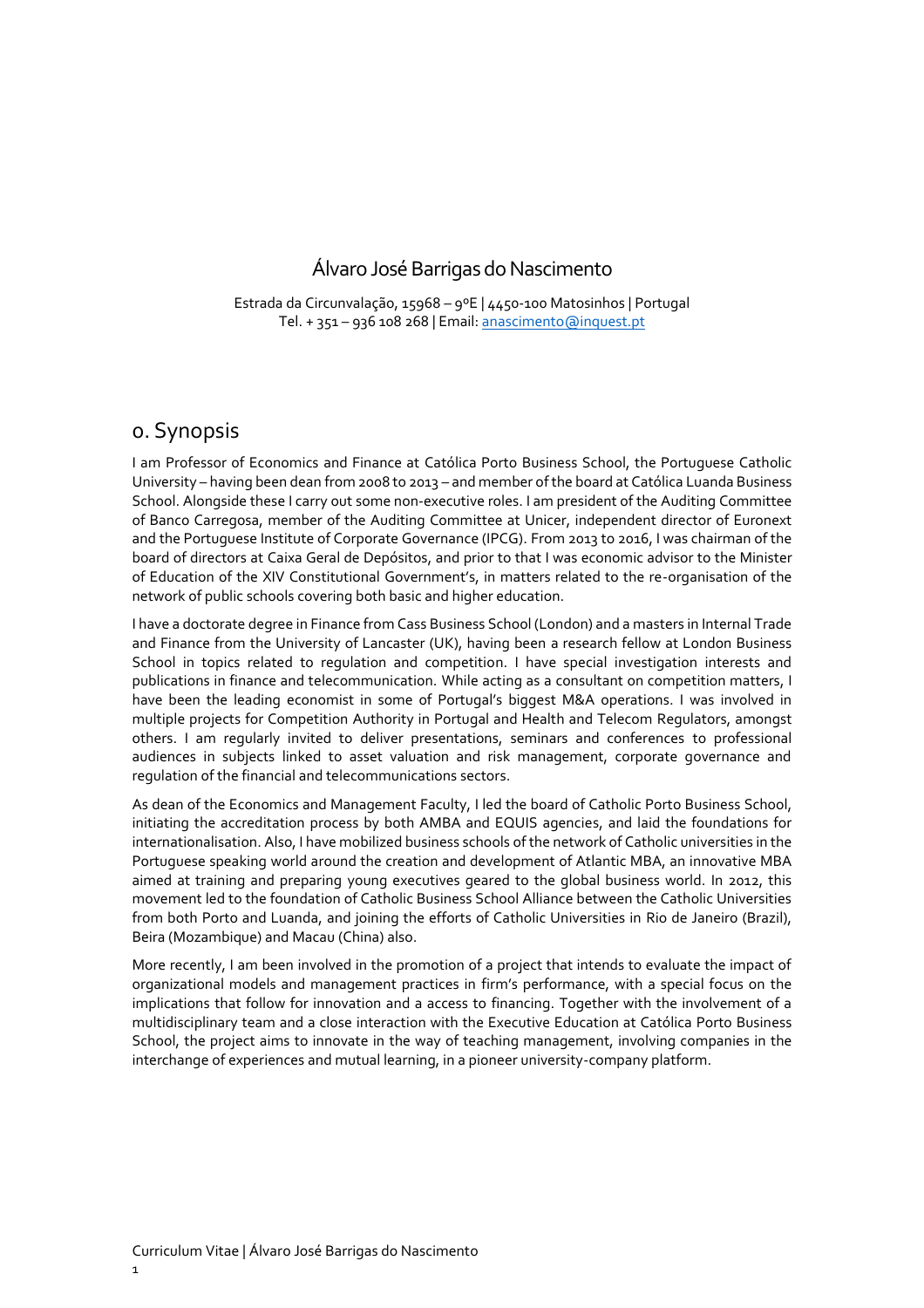## 1. Academic Education

- 2003/2005 PhD in Banking and Finance Cass Business School, City University | London, United Kingdom
- 1991/ 1992 Master of Science in International Trade and Finance The Management School, Lancaster University | Lancaster, United Kingdom
- 1984/ 1989 Bachelors (Licenciatura) in ECONOMICS Faculdade de Economia do Porto | Porto, Portugal

## 2. Executive Training

- 2015 The Corporate Entrepreneur Stanford Graduate School of Business, Palo Alto, US.
- 2013 Making Corporate Boards More Effective Harvard Business School, Boston, US
- 2013 International Deans Programme EFMD and ABS, Istanbul, Turkey; Frankfurt, Germany; and Singapore
- 2010 Stanford Executive Program Stanford Graduate School of Business, US.

## 3. Professional Experience

In my professional life, I have an experience in both the academic side and the business world. I was dean of the Faculty of Economics and Management at Catholic University of Porto, where I also directed the Masters programme in Finance and other various executive training programmes. I am currently concentrated in the development of the Executive MBA and on Catholic Business Schools Alliance. In the finance sector, I started my carrier as a financial markets and investments analyst at BPI, to later become chairman of Caixa Geral de Depósitos. Most recently, I carry out non-executive positions in some company's boards.

## Teaching

I teach subjects in the areas of economics and finance, with special attention on competition, regulation and financial markets, in undergraduate and post-graduate programmes – i.e., bachelors and masters – and in advanced executive education.

| 2016/     | Guest Professor<br>Faculdade de Economia e Gestão (FEG), Universidade Católica de Angola (UCAN), Luanda,<br>Angola                                                                         |
|-----------|--------------------------------------------------------------------------------------------------------------------------------------------------------------------------------------------|
| 2006/     | Assistant Professor<br>Department of Economics of Faculdade de Economia e Gestão/ Católica Porto Business<br>School, Universidade Católica Portuguesa, Porto, Portugal                     |
|           | 1992/2006 Teaching Assistant<br>Economics group of Faculdade de Economia e Gestão (FEG)/ Católica Porto Business School<br>(CPBS), Universidade Católica Portuguesa (UCP), Porto, Portugal |
| 1989/1991 | Assistant - Trainee<br>Faculdade de Economia do Porto (FEP), Universidade do Porto (UP), Porto, Portugal                                                                                   |
| 1988/1989 | Monitor<br>Faculdade de Economia do Porto (FEP), Universidade do Porto (UP), Porto, Portugal                                                                                               |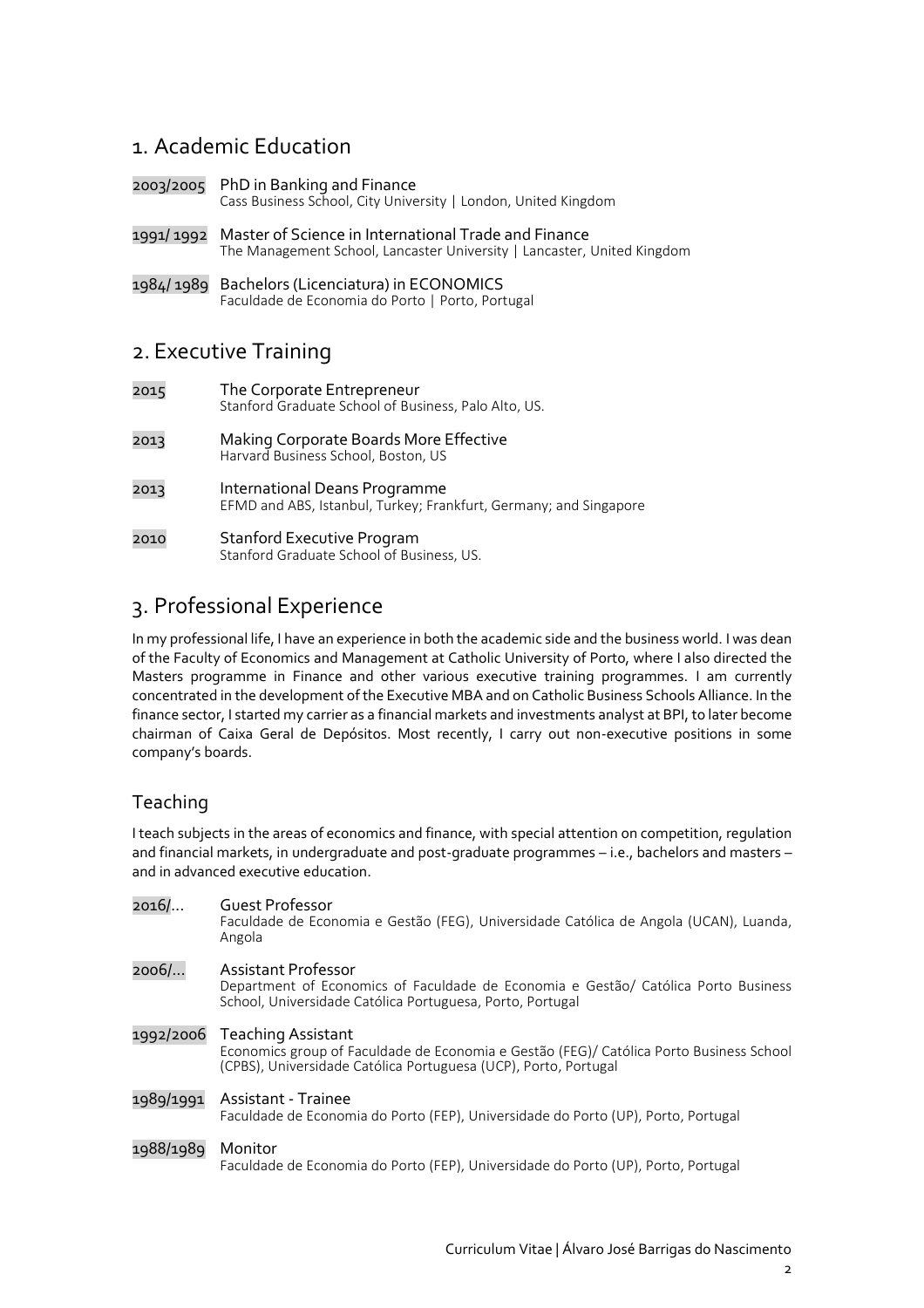#### Research

I have research interests mainly in areas related to Economic Policy and Regulation, with emphasis on financial markets and utilities. Most recently, I have been looking into the relationship between business performance (under the prism of value creation), industrial organization and corporate governance. A complete list of studies and articles produced and published can be made available on request.

I am, or have been, affiliated with the following research centres:

| 2000/     | Centro de Estudos em Gestão e Economia Aplicada (CEGEA)<br>FEG/CPBS, Universidade Católica Portuguesa, Porto, Portugal |
|-----------|------------------------------------------------------------------------------------------------------------------------|
|           | 1996/2002 London Business School's Economics Department<br>Londres, Reino Unido                                        |
| 1997/1997 | AMUE – Association for the Monetary Union of Europe<br>Turim, Itália                                                   |
| 1999/2002 | Instituto Nacional de Transporte Ferroviário<br>Lisboa, Portugal                                                       |

#### University Management

I have held various positions of responsibility in the Portuguese Catholic University, mainly when I used to be the Dean of the Faculty of Economics and Management, between 2008 and 2013. Since then, I remain committed to the international development and affirmation of the Business School in the Portuguese diaspora, leading the Catholic Business Schools Alliance.

| $2014$    | Associate Dean of Católica Luanda Business School (CLBS)<br>Luanda, Angola                                                                |
|-----------|-------------------------------------------------------------------------------------------------------------------------------------------|
| 2013/     | President of the Board of Católica Business Schools Alliance (CBSA)<br>Porto, Portugal                                                    |
| $2013$    | Member of the Advisory Board at Católica Porto Business School (CPBS)<br>Universidade Católica Portuguesa, Porto, Portugal                |
| 2000/     | Director of Executive Education programmes in Finance at CPBS<br>Universidade Católica Portuguesa, Porto, Portugal                        |
| 2008/2013 | Member of the Superior Council of Universidade Católica Portuguesa<br>Universidade Católica Portuguesa, Lisboa                            |
| 2008/2013 | Dean of the Faculty of Economics and Management (FEG)/ CPBS<br>Universidade Católica Portuguesa, Porto                                    |
| 2008/2013 | Dean of the Business School (EGE)/ AEGE<br>Universidade Católica Portuguesa, Porto                                                        |
| 2003/2008 | Director of Biblioteca do Paraíso<br>Universidade Católica Portuguesa, Porto, Portugal                                                    |
| 2000/2008 | Executive Director of the Masters (MSc) in Finance<br>Faculdade de Economia e Gestão da Universidade Católica Portuguesa, Porto, Portugal |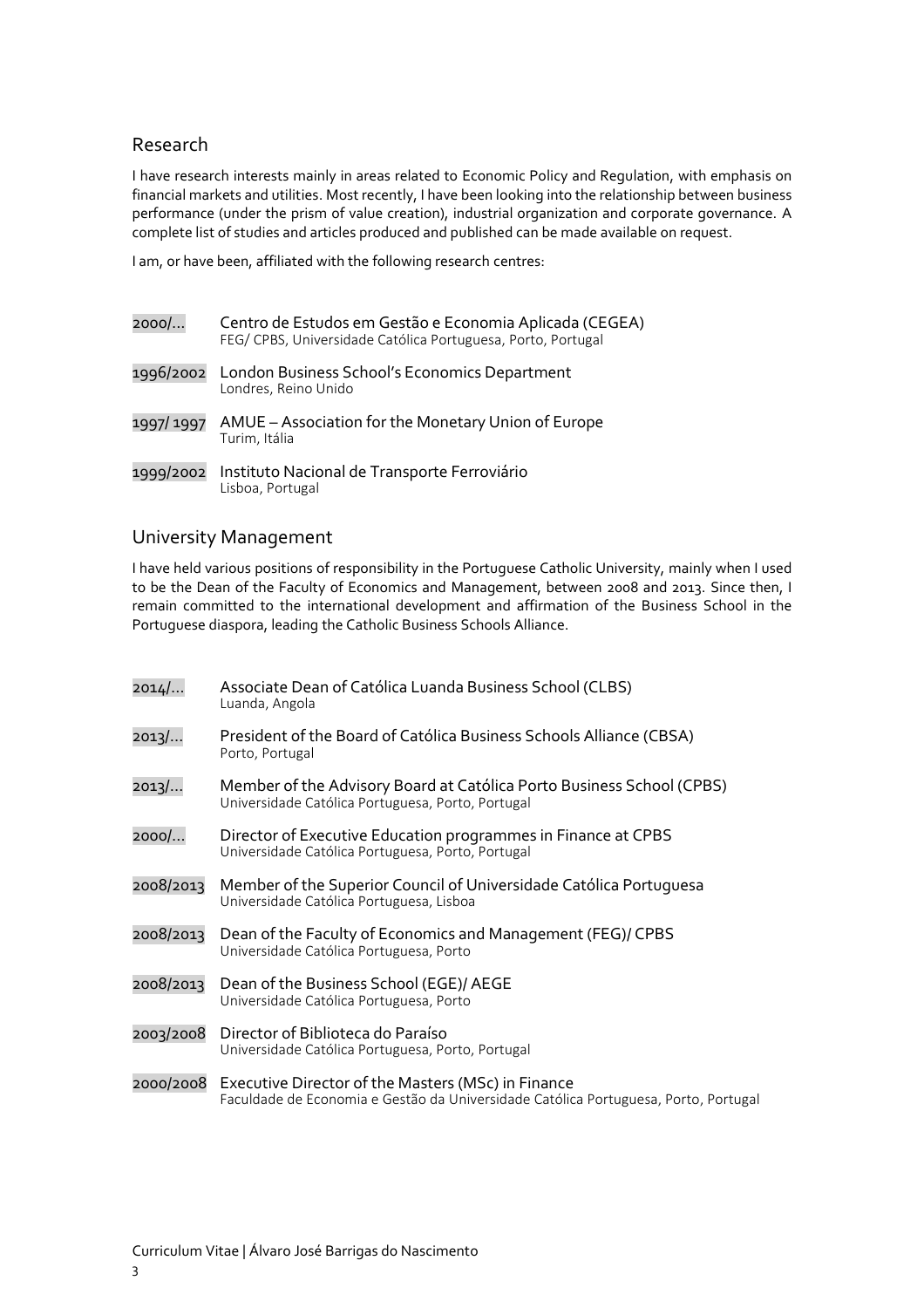## Others and Consulting

Separately to the university life, the executive functions performed in banking – in the areas of capital markets and financial investments – and, recently, the non-executive positions I hold in some companies and associations stand out. I maintain a regular consulting activity in subjects related to economic policy, competition and regulation.

| 2017/     | President of the Auditing Committee of Banco Carregosa<br>Porto, Portugal                                                                                        |
|-----------|------------------------------------------------------------------------------------------------------------------------------------------------------------------|
| 2016/     | Independt director of Euronext Lisbon<br>Lisboa, Portugal                                                                                                        |
| 2013/     | Director of the Portuguese Institute of Corporate Governance (IPCG)<br>Lisboa, Portugal                                                                          |
| 2013/     | Director of Associação Missão Crescimento (Economic Growth Think Tank)<br>Lisboa, Portugal                                                                       |
| 2009/     | Member of the Auditing Committee of Unicer Bebidas, SGPS<br>Leça do Balio, Portugal                                                                              |
| 2004/     | Independent consultant in competition policy and the regulation of<br>telecommunications and financial markets                                                   |
| 2013/2017 | Director of the Porto Commercial Association<br>Porto, Portugal.                                                                                                 |
| 2013/2016 | Chairman of Caixa Geral de Depósitos (CGD)<br>Lisboa, Portugal                                                                                                   |
| 2011/2013 | Non-executive director at Caixa Geral de Depósitos (CGD)<br>Lisboa, Portugal                                                                                     |
| 2002/2002 | Advisor to the Minister of Education of the XIV Constitutional Government -<br>Professor Júlio Pedrosa - in matters of economics and finance<br>Lisboa, Portugal |
| 1995/1999 | Consultant of Banco Português de Investimento (BPI)<br>Porto, Portugal                                                                                           |
| 1996/1998 | Consultant to the administration of SONAE<br>Maia, Portugal                                                                                                      |
| 1992/1994 | Trader at Douro, Sociedade Corretora de Valores Mobiliários (Grupo BPI)<br>Porto, Portugal                                                                       |
| 1989/1991 | Financial Analyst at Banco Português de Investimento (BPI)<br>Porto e Lisboa, Portugal                                                                           |

# 4. Publications and Communications

In addition to academic publications and applied research and policy papers – projects and studies in the areas of competition, regulation and economic policy – I sign, alongside other economists, a weekly column in Jornal de Negócios entitled "visible hand", discussing and explaining current economic policy issues. Occasionally, I also write articles for other editorial projects of the daily press and magazines. A complete and detailed list of the articles written can be made available upon request.